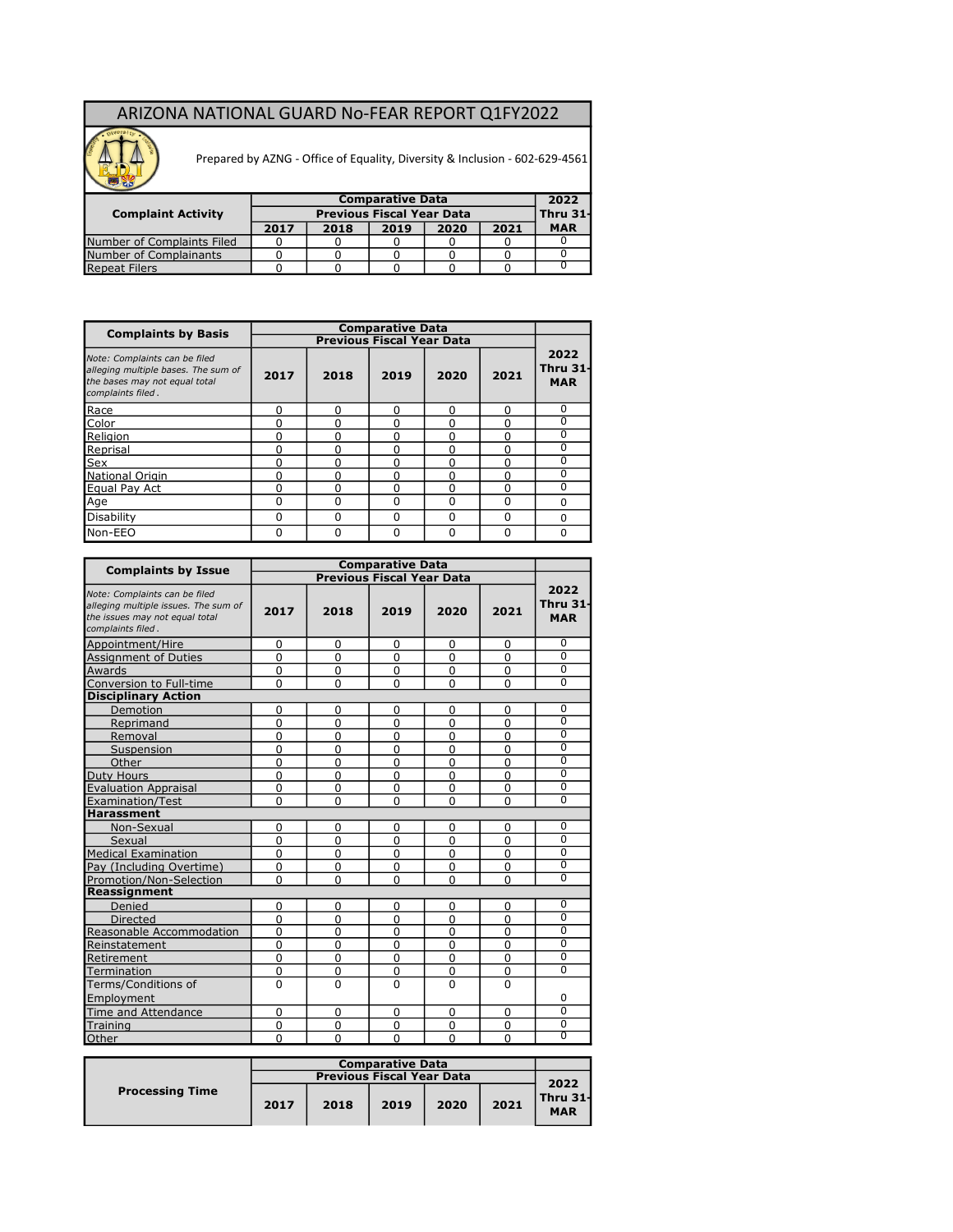| Complaints pending during     |          |              |          |          |          |          |
|-------------------------------|----------|--------------|----------|----------|----------|----------|
| fiscal year                   |          |              |          |          |          |          |
| Average number of days        |          |              |          |          |          |          |
| in investigation stage        | $\Omega$ | 940          | $\Omega$ | 0        | $\Omega$ | $\Omega$ |
| Average number of days        |          |              |          |          |          |          |
| in final action stage         | $\Omega$ | >60          | $\Omega$ | $\Omega$ | $\Omega$ | n        |
| Complaint pending during      |          |              |          |          |          |          |
| fiscal year where hearing was |          |              |          |          |          |          |
| requested                     |          |              |          |          |          |          |
| Average number of days        |          |              |          |          |          |          |
| in investigation stage        | $\Omega$ | <sup>0</sup> | $\Omega$ | $\Omega$ | $\Omega$ | $\Omega$ |
| Average number of days        |          |              |          |          |          |          |
| in final action stage         | $\Omega$ | $\Omega$     | $\Omega$ | $\Omega$ | 0        | $\Omega$ |
| Complaint pending during      |          |              |          |          |          |          |
| fiscal year where hearing was |          |              |          |          |          |          |
| not requested                 |          |              |          |          |          |          |
| Average number of days        |          |              |          |          |          |          |
| in investigation stage        | $\Omega$ | 940          | $\Omega$ | $\Omega$ | $\Omega$ | $\Omega$ |
| Average number of days        |          |              |          |          |          |          |
| in final action stage         | ŋ        | >60          | 0        | $\Omega$ | $\Omega$ | n        |

|                                                       |      |                                  | <b>Comparative Data</b> |      |      | 2022                          |  |  |  |  |  |
|-------------------------------------------------------|------|----------------------------------|-------------------------|------|------|-------------------------------|--|--|--|--|--|
| <b>Complaints Dismissed by</b>                        |      | <b>Previous Fiscal Year Data</b> |                         |      |      |                               |  |  |  |  |  |
| <b>Agency</b>                                         | 2017 | 2018                             | 2019                    | 2020 | 2021 | <b>Thru 31-</b><br><b>MAR</b> |  |  |  |  |  |
| <b>Total Complaints Dismissed</b><br>by Agency        |      |                                  |                         | O    |      | 0                             |  |  |  |  |  |
| Average days pending prior<br>to dismissal            |      |                                  | n                       | n    |      | <sup>0</sup>                  |  |  |  |  |  |
| <b>Complaints Withdrawn by</b><br><b>Complainants</b> |      |                                  |                         |      |      |                               |  |  |  |  |  |
| <b>Total Complaints Withdrawn</b><br>by Complainants  | ŋ    |                                  |                         |      |      |                               |  |  |  |  |  |

|                                    | <b>Comparative Data</b> |                                  |   |               |      |               |                |               |   |               |  |               |  |  |  |  |  |               |
|------------------------------------|-------------------------|----------------------------------|---|---------------|------|---------------|----------------|---------------|---|---------------|--|---------------|--|--|--|--|--|---------------|
| <b>Total Final Actions Finding</b> |                         | <b>Previous Fiscal Year Data</b> |   |               |      |               |                |               |   |               |  |               |  |  |  |  |  | 2022 Thru 31- |
| <b>Discrimination</b>              |                         | 2017<br>2018                     |   |               | 2019 |               | 2020           |               |   | 2021          |  | <b>MAR</b>    |  |  |  |  |  |               |
|                                    |                         | $\frac{0}{0}$                    | # | $\frac{0}{0}$ | #    | $\frac{0}{0}$ | ₩              | $\frac{O}{O}$ | # | $\frac{O}{O}$ |  | $\frac{6}{9}$ |  |  |  |  |  |               |
| Total Number Findings of           | 0                       |                                  |   |               | 0    |               | $\overline{0}$ |               | 0 |               |  |               |  |  |  |  |  |               |
| Discrimination                     |                         |                                  |   |               |      |               |                |               |   |               |  |               |  |  |  |  |  |               |
| <b>Without Hearing</b>             |                         | N/A                              |   | N/A           |      | N/A           |                | N/A           |   | N/A           |  | N/A           |  |  |  |  |  |               |
| With Hearing                       |                         | N/A                              |   | N/A           |      | N/A           |                | N/A           |   | N/A           |  | N/A           |  |  |  |  |  |               |

| <b>Findings of Discrimination</b>                                                                     | <b>Comparative Data</b>      |               |                     |               |                            |                                  |                            |               |                            |               |                |                             |
|-------------------------------------------------------------------------------------------------------|------------------------------|---------------|---------------------|---------------|----------------------------|----------------------------------|----------------------------|---------------|----------------------------|---------------|----------------|-----------------------------|
| <b>Rendered by Basis</b>                                                                              |                              |               |                     |               |                            | <b>Previous Fiscal Year Data</b> |                            |               |                            |               |                |                             |
| Note: Complaints can be filed<br>alleging multiple bases. The sum of<br>the bases may not equal total | 2018<br>2019<br>2020<br>2021 |               |                     |               |                            |                                  |                            |               |                            |               |                | 2022 Thru 31-<br><b>MAR</b> |
| complaints and findings.                                                                              |                              | 2017          |                     |               |                            |                                  |                            |               |                            |               |                |                             |
|                                                                                                       | #<br>$\Omega$                | $\frac{0}{0}$ | #<br>$\overline{0}$ | $\frac{0}{0}$ | #                          | $\frac{0}{0}$                    | #                          | $\frac{0}{0}$ | #                          | $\frac{0}{0}$ | #<br>$\Omega$  | $\frac{0}{0}$               |
| <b>Total Number Findings</b>                                                                          | $\overline{0}$               |               | 0                   |               | $\Omega$<br>$\overline{0}$ |                                  | $\Omega$<br>$\overline{0}$ |               | $\Omega$<br>$\overline{0}$ |               | $\overline{0}$ |                             |
| Race<br>Color                                                                                         | $\overline{0}$               | N/A           | $\overline{0}$      | N/A           | $\overline{0}$             | N/A<br>N/A                       | $\overline{0}$             | N/A           | $\overline{0}$             | N/A           | $\overline{0}$ | N/A                         |
|                                                                                                       | $\overline{0}$               | N/A           | $\overline{0}$      | N/A           | $\overline{0}$             |                                  | $\overline{0}$             | N/A           | $\overline{0}$             | N/A           | $\overline{0}$ | N/A                         |
| Religion<br>Reprisal                                                                                  | $\overline{0}$               | N/A<br>N/A    | $\overline{0}$      | N/A<br>N/A    | $\overline{0}$             | N/A<br>N/A                       | $\overline{0}$             | N/A<br>N/A    | $\Omega$                   | N/A<br>N/A    | $\Omega$       | N/A<br>N/A                  |
| <b>Sex</b>                                                                                            | $\overline{0}$               | N/A           | $\overline{0}$      | N/A           | $\overline{0}$             | N/A                              | $\overline{0}$             | N/A           | $\overline{0}$             | N/A           | $\overline{0}$ | N/A                         |
| <b>National Origin</b>                                                                                | $\overline{0}$               | N/A           | 0                   | N/A           | $\overline{0}$             | N/A                              | $\overline{0}$             | N/A           | $\overline{0}$             | N/A           | $\overline{0}$ | N/A                         |
| Equal Pay Act                                                                                         | $\overline{0}$               | N/A           | $\overline{0}$      | N/A           | $\overline{0}$             | N/A                              | $\overline{0}$             | N/A           | $\overline{0}$             | N/A           | $\overline{0}$ | N/A                         |
| Age                                                                                                   | $\overline{0}$               | N/A           | $\overline{0}$      | N/A           | $\overline{0}$             | N/A                              | $\overline{0}$             | N/A           | $\overline{0}$             | N/A           | $\overline{0}$ | N/A                         |
| Disability                                                                                            | $\overline{0}$               | N/A           | $\overline{0}$      | N/A           | $\overline{0}$             | N/A                              | $\overline{0}$             | N/A           | $\overline{0}$             | N/A           | $\overline{0}$ | N/A                         |
| Non-EEO                                                                                               | $\overline{0}$               | N/A           | $\overline{0}$      | N/A           | $\overline{0}$             | N/A                              | $\overline{0}$             | N/A           | $\overline{0}$             | N/A           | $\overline{0}$ | N/A                         |
|                                                                                                       |                              |               |                     |               |                            |                                  |                            |               |                            |               |                |                             |
| <b>Findings After Hearing</b>                                                                         | $\overline{0}$               |               | $\overline{0}$      |               | $\overline{0}$             |                                  | $\overline{0}$             |               | $\overline{0}$             |               | $\overline{0}$ |                             |
| Race                                                                                                  | $\Omega$                     | N/A           | 0                   | N/A           | $\Omega$                   | N/A                              | 0                          | N/A           | $\Omega$                   | N/A           | $\Omega$       | N/A                         |
| Color                                                                                                 | $\overline{0}$               | N/A           | $\overline{0}$      | N/A           | $\overline{0}$             | N/A                              | $\overline{0}$             | N/A           | $\overline{0}$             | N/A           | $\overline{0}$ | N/A                         |
| Religion                                                                                              | $\overline{0}$               | N/A           | $\overline{0}$      | N/A           | $\overline{0}$             | N/A                              | $\overline{0}$             | N/A           | $\overline{0}$             | N/A           | $\overline{0}$ | N/A                         |
| Reprisal                                                                                              | $\overline{0}$               | N/A           | $\overline{0}$      | N/A           | $\overline{0}$             | N/A                              | $\overline{0}$             | N/A           | $\overline{0}$             | N/A           | $\overline{0}$ | N/A                         |
| <b>Sex</b>                                                                                            | $\overline{0}$               | N/A           | $\overline{0}$      | N/A           | $\overline{0}$             | N/A                              | $\overline{0}$             | N/A           | $\overline{0}$             | N/A           | $\overline{0}$ | N/A                         |
| <b>National Origin</b>                                                                                | $\overline{0}$               | N/A           | $\overline{0}$      | N/A           | $\overline{0}$             | N/A                              | $\overline{0}$             | N/A           | $\overline{0}$             | N/A           | $\overline{0}$ | N/A                         |
| Equal Pay Act                                                                                         | $\overline{0}$               | N/A           | $\overline{0}$      | N/A           | $\overline{0}$             | N/A                              | $\overline{0}$             | N/A           | $\Omega$                   | N/A           | $\overline{0}$ | N/A                         |
| Age                                                                                                   | 0                            | N/A           | 0                   | N/A           | 0                          | N/A                              | 0                          | N/A           | $\Omega$                   | N/A           | $\Omega$       | N/A                         |
| <b>Disability</b>                                                                                     | $\overline{0}$               | N/A           | $\overline{0}$      | N/A           | $\overline{0}$             | N/A                              | $\overline{0}$             | N/A           | $\overline{0}$             | N/A           | $\overline{0}$ | N/A                         |
| Non-EEO                                                                                               | $\overline{0}$               | N/A           | $\overline{0}$      | N/A           | $\overline{0}$             | N/A                              | $\Omega$                   | N/A           | $\overline{0}$             | N/A           | $\overline{0}$ | N/A                         |
|                                                                                                       |                              |               |                     |               |                            |                                  |                            |               |                            |               |                |                             |
| <b>Findings Without Hearing</b>                                                                       | $\Omega$                     |               | $\Omega$            |               | $\overline{0}$             |                                  | $\overline{0}$             |               | $\overline{0}$             |               | $\overline{0}$ |                             |
| Race                                                                                                  | $\overline{0}$               | N/A           | $\overline{0}$      | N/A           | $\overline{0}$             | N/A                              | $\overline{0}$             | N/A           | $\overline{0}$             | N/A           | $\overline{0}$ | N/A                         |
| Color                                                                                                 | $\overline{0}$               | N/A           | $\overline{0}$      | N/A           | $\overline{0}$             | N/A                              | $\overline{0}$             | N/A           | $\overline{0}$             | N/A           | $\overline{0}$ | N/A                         |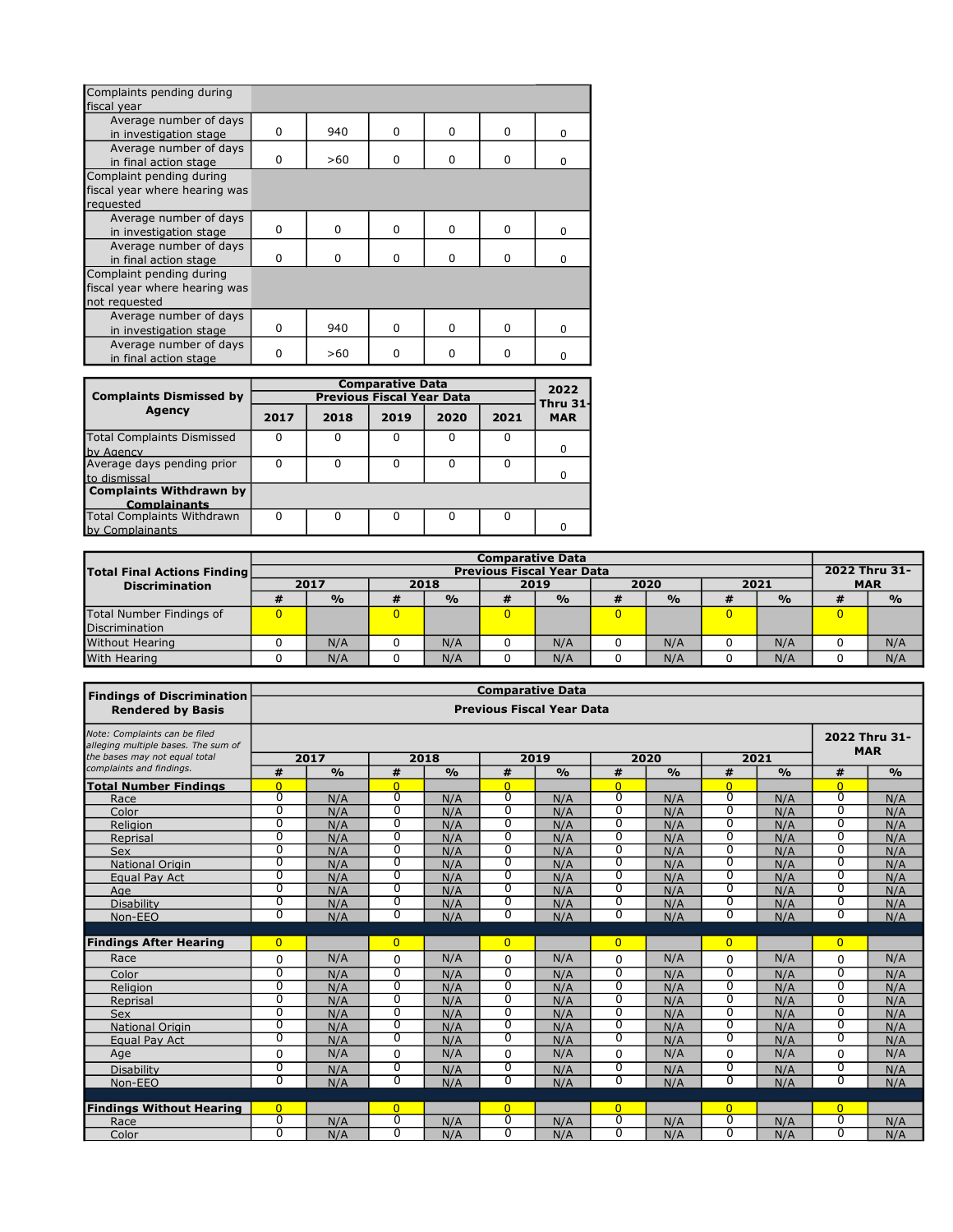| Religion               | N/A | N/A | N/A | N/A | N/A | N/A |
|------------------------|-----|-----|-----|-----|-----|-----|
| Reprisal               | N/A | N/A | N/A | N/A | N/A | N/A |
| Sex                    | N/A | N/A | N/A | N/A | N/A | N/A |
| <b>National Origin</b> | N/A | N/A | N/A | N/A | N/A | N/A |
| Equal Pay Act          | N/A | N/A | N/A | N/A | N/A | N/A |
| Age                    | N/A | N/A | N/A | N/A | N/A | N/A |
| <b>Disability</b>      | N/A | N/A | N/A | N/A | N/A | N/A |
| Non-EEO                | N/A | N/A | N/A | N/f | N/A | N/A |

|                                                                          | <b>Comparative Data</b> |               |                     |               |                                  |               |                     |               |                     |               | 2022 Thru 31-       |               |  |
|--------------------------------------------------------------------------|-------------------------|---------------|---------------------|---------------|----------------------------------|---------------|---------------------|---------------|---------------------|---------------|---------------------|---------------|--|
| <b>Findings of Discrimination</b>                                        |                         |               |                     |               | <b>Previous Fiscal Year Data</b> |               |                     |               |                     |               |                     | <b>MAR</b>    |  |
| <b>Rendered by Issue</b>                                                 |                         | 2017          |                     | 2018          |                                  | 2019          |                     | 2020          |                     | 2021          |                     |               |  |
| <b>Total Number Findings</b>                                             | #<br>$\overline{0}$     | $\frac{9}{6}$ | #<br>$\overline{0}$ | $\frac{9}{6}$ | #<br>$\overline{0}$              | $\frac{9}{6}$ | #<br>$\overline{0}$ | $\frac{0}{0}$ | #<br>$\overline{0}$ | $\frac{9}{6}$ | #<br>$\overline{0}$ | $\frac{9}{6}$ |  |
| Appointment/Hire                                                         | 0                       | N/A           | 0                   | N/A           | 0                                | N/A           | 0                   | N/A           | 0                   | N/A           | 0                   | N/A           |  |
| Assignment of Duties                                                     | $\overline{0}$          | N/A           | $\overline{0}$      | N/A           | 0                                | N/A           | $\overline{0}$      | N/A           | $\overline{0}$      | N/A           | $\overline{0}$      | N/A           |  |
| Awards<br>Conversion to Full-time                                        | $\overline{0}$          | N/A           | $\overline{0}$      | N/A           | 0                                | N/A           | $\overline{0}$      | N/A           | ō                   | N/A           | $\overline{0}$      | N/A           |  |
|                                                                          | $\overline{0}$          | N/A           | $\overline{0}$      | N/A           | $\overline{0}$                   | N/A           | $\overline{0}$      | N/A           | $\overline{0}$      | N/A           | $\overline{0}$      | N/A           |  |
| <b>Disciplinary Action</b>                                               |                         |               | $\overline{0}$      |               | $\overline{0}$                   |               | 0                   |               | $\overline{0}$      |               |                     |               |  |
| Demotion<br>Reprimand                                                    | 0<br>$\overline{0}$     | N/A<br>N/A    | $\overline{0}$      | N/A<br>N/A    | $\overline{0}$                   | N/A<br>N/A    | $\overline{0}$      | N/A<br>N/A    | $\overline{0}$      | N/A<br>N/A    | 0<br>$\overline{0}$ | N/A<br>N/A    |  |
| Suspension                                                               | $\overline{0}$          | N/A           | $\overline{0}$      | N/A           | 0                                | N/A           | $\overline{0}$      | N/A           | ō                   | N/A           | $\overline{0}$      | N/A           |  |
| Removal                                                                  | $\overline{0}$          | N/A           | $\overline{0}$      | N/A           | $\overline{0}$                   | N/A           | $\overline{0}$      | N/A           | $\overline{0}$      | N/A           | $\overline{0}$      | N/A           |  |
| Other                                                                    | $\overline{0}$          | N/A           | $\overline{0}$      | N/A           | $\overline{0}$                   | N/A           | $\overline{0}$      | N/A           | $\overline{0}$      | N/A           | $\overline{0}$      | N/A           |  |
| Duty Hours                                                               | 0                       | N/A           | 0                   | N/A           | 0                                | N/A           | 0                   | N/A           | 0                   | N/A           | 0                   | N/A           |  |
| <b>Evaluation Appraisal</b>                                              | 0                       | N/A           | 0                   | N/A           | 0                                | N/A           | 0                   | N/A           | $\mathbf 0$         | N/A           | 0                   | N/A           |  |
| Examination/Test                                                         | 0                       | N/A           | 0                   | N/A           | 0                                | N/A           | 0                   | N/A           | 0                   | N/A           | $\Omega$            | N/A           |  |
| Harassment                                                               |                         |               |                     |               |                                  |               |                     |               |                     |               |                     |               |  |
| Non-Sexual                                                               | 0                       | N/A           | 0                   | N/A           | 0                                | N/A           | 0                   | N/A           | $\mathbf 0$         | N/A           | 0                   | N/A           |  |
| Sexual                                                                   | 0                       | N/A           | 0                   | N/A           | 0                                | N/A           | 0                   | N/A           | $\mathbf 0$         | N/A           | 0                   | N/A           |  |
| Medical Examination                                                      | 0                       | N/A           | 0                   | N/A           | 0                                | N/A           | 0                   | N/A           | 0                   | N/A           | 0                   | N/A           |  |
| Pay (Including Overtime)                                                 | 0                       | N/A           | 0                   | N/A           | 0                                | N/A           | 0                   | N/A           | 0                   | N/A           | 0                   | N/A           |  |
| Promotion/Non-Selection                                                  | 0                       | N/A           | 0                   | N/A           | $\Omega$                         | N/A           | 0                   | N/A           | $\Omega$            | N/A           | $\Omega$            | N/A           |  |
| Reassignment                                                             |                         |               |                     |               |                                  |               |                     |               |                     |               |                     |               |  |
|                                                                          |                         |               |                     |               |                                  |               |                     |               |                     |               |                     |               |  |
| Denied                                                                   | 0                       | N/A           | 0                   | N/A           | 0                                | N/A           | 0                   | N/A           | 0                   | N/A           | 0                   | N/A           |  |
| <b>Directed</b>                                                          | 0                       | N/A           | 0                   | N/A           | 0                                | N/A           | 0                   | N/A           | 0                   | N/A           | 0                   | N/A           |  |
| Reasonable Accommodation                                                 | $\overline{0}$          | N/A           | $\overline{0}$      | N/A           | $\overline{0}$                   | N/A           | $\overline{0}$      | N/A           | 0                   | N/A           | $\overline{0}$      | N/A           |  |
| Reinstatement                                                            | 0                       | N/A           | 0                   | N/A           | 0                                | N/A           | 0                   | N/A           | 0                   | N/A           | 0                   | N/A           |  |
| Retirement                                                               | 0                       | N/A           | 0                   | N/A           | 0                                | N/A           | 0                   | N/A           | 0                   | N/A           | 0                   | N/A           |  |
| Termination                                                              | 0                       | N/A           | 0                   | N/A           | $\mathbf 0$                      | N/A           | 0                   | N/A           | $\mathbf 0$         | N/A           | 0                   | N/A           |  |
| Terms/Conditions of                                                      | $\overline{0}$          | N/A           | $\overline{0}$      | N/A           | $\overline{0}$                   | N/A           | $\overline{0}$      | N/A           | $\overline{0}$      | N/A           | $\overline{0}$      | N/A           |  |
| Time and Attendance                                                      | $\overline{0}$          | N/A           | 0                   | N/A           | 0                                | N/A           | 0                   | N/A           | $\overline{0}$      | N/A           | $\overline{0}$      | N/A           |  |
| Training                                                                 | 0<br>$\overline{0}$     | N/A           | 0<br>$\overline{0}$ | N/A           | 0<br>$\overline{0}$              | N/A           | 0<br>$\overline{0}$ | N/A           | $\mathbf 0$<br>0    | N/A           | 0<br>$\overline{0}$ | N/A           |  |
| Other                                                                    |                         | N/A           |                     | N/A           |                                  | N/A           |                     | N/A           |                     | N/A           |                     | N/A           |  |
| <b>Findings After Hearing</b>                                            | $\overline{0}$          |               | $\Omega$            |               | $\overline{0}$                   |               | $\overline{0}$      |               | $\overline{0}$      |               | $\overline{0}$      |               |  |
| Appointment/Hire                                                         | $\overline{0}$          | N/A           | 0                   | N/A           | $\overline{0}$                   | N/A           | $\overline{0}$      | N/A           | $\overline{0}$      | N/A           | $\overline{0}$      | N/A           |  |
|                                                                          | $\overline{0}$          | N/A           | $\overline{0}$      | N/A           | $\overline{0}$                   | N/A           | $\overline{0}$      | N/A           | $\overline{0}$      | N/A           | $\overline{0}$      | N/A           |  |
| Appointment of Duties<br>Assignment of Duties<br>Conversion to Full-time | 0                       | N/A           | 0                   | N/A           | 0                                | N/A           | 0                   | N/A           | 0                   | N/A           | 0                   | N/A           |  |
|                                                                          | $\overline{0}$          | N/A           | $\overline{0}$      | N/A           | $\overline{0}$                   | N/A           | $\overline{0}$      | N/A           | $\overline{0}$      | N/A           | $\overline{0}$      | N/A           |  |
| <b>Disciplinary Action</b>                                               |                         |               |                     |               |                                  |               |                     |               |                     |               |                     |               |  |
| Demotion                                                                 | 0                       | N/A           | 0                   | N/A           | 0                                | N/A           | 0                   | N/A           | 0                   | N/A           | 0                   | N/A           |  |
| Reprimand                                                                | 0                       | N/A           | 0                   | N/A           | $\mathbf 0$                      | N/A           | 0                   | N/A           | $\Omega$            | N/A           | $\Omega$            | N/A           |  |
| Suspension                                                               | 0                       | N/A           | 0                   | N/A           | 0                                | N/A           | 0                   | N/A           | 0                   | N/A           | $\overline{0}$      | N/A           |  |
| Removal                                                                  | $\overline{0}$          | N/A           | $\overline{0}$      | N/A           | $\overline{0}$                   | N/A           | 0                   | N/A           | 0                   | N/A           | $\overline{0}$      | N/A           |  |
| Other                                                                    | 0<br>$\overline{0}$     | N/A           | 0<br>0              | N/A           | 0<br>0                           | N/A           | 0<br>0              | N/A           | 0<br>0              | N/A           | 0<br>0              | N/A           |  |
| <b>Evaluation Appraisal</b>                                              | U                       | N/A           | U                   | N/A           | U                                | N/A           | U                   | N/A           | U                   | N/A           | U                   | N/A           |  |
| Examination/Test<br>Harassment                                           |                         | N/A           |                     | N/A           |                                  | N/A           |                     | N/A           |                     | N/A           |                     | N/A           |  |
| Non-Sexual                                                               | 0                       | N/A           | 0                   | N/A           | 0                                | N/A           | 0                   | N/A           | 0                   | N/A           | 0                   | N/A           |  |
| Sexual                                                                   |                         | N/A           |                     | N/A           |                                  | N/A           |                     | N/A           |                     | N/A           |                     | N/A           |  |
|                                                                          | 0                       |               | 0                   |               | 0                                |               | 0                   |               | 0                   |               | 0                   |               |  |
| Medical Examination                                                      | 0                       | N/A           | 0                   | N/A           | 0                                | N/A           | 0                   | N/A           | $\mathbf 0$         | N/A           | 0                   | N/A           |  |
| Pay (Including Overtime)                                                 | 0                       | N/A           | 0                   | N/A           | 0                                | N/A           | 0                   | N/A           | $\mathbf 0$         | N/A           | 0                   | N/A           |  |
| Promotion/Non-Selection                                                  | 0                       | N/A           | 0                   | N/A           | 0                                | N/A           | 0                   | N/A           | 0                   | N/A           | 0                   | N/A           |  |
| Reassignment                                                             |                         |               |                     |               |                                  |               |                     |               |                     |               |                     |               |  |
| Denied                                                                   | 0                       | N/A           | 0                   | N/A           | 0                                | N/A           | 0                   | N/A           | 0                   | N/A           | 0                   | N/A           |  |
| Directed                                                                 | 0                       | N/A           | 0                   | N/A           | 0                                | N/A           | 0                   | N/A           | $\mathbf 0$         | N/A           | 0                   | N/A           |  |
| Reasonable Accommodation                                                 | 0                       | N/A           | 0                   | N/A           | 0                                | N/A           | 0                   | N/A           | 0                   | N/A           | 0                   | N/A           |  |
| Reinstatement                                                            | 0                       | N/A           | 0                   | N/A           | 0                                | N/A           | 0                   | N/A           | $\mathbf 0$         | N/A           | 0                   | N/A           |  |
| Retirement                                                               | 0                       | N/A           | 0                   | N/A           | 0                                | N/A           | 0                   | N/A           | $\mathbf 0$         | N/A           | 0                   | N/A           |  |
| Termination                                                              | 0                       | N/A           | 0                   | N/A           | 0                                | N/A           | 0                   | N/A           | 0                   | N/A           | 0                   | N/A           |  |
| Terms/Conditions of                                                      |                         | N/A           |                     | N/A           |                                  | N/A           |                     | N/A           |                     | N/A           |                     | N/A           |  |
| Employment                                                               | 0                       |               | 0                   |               | 0                                |               | 0                   |               | 0                   |               | 0                   |               |  |